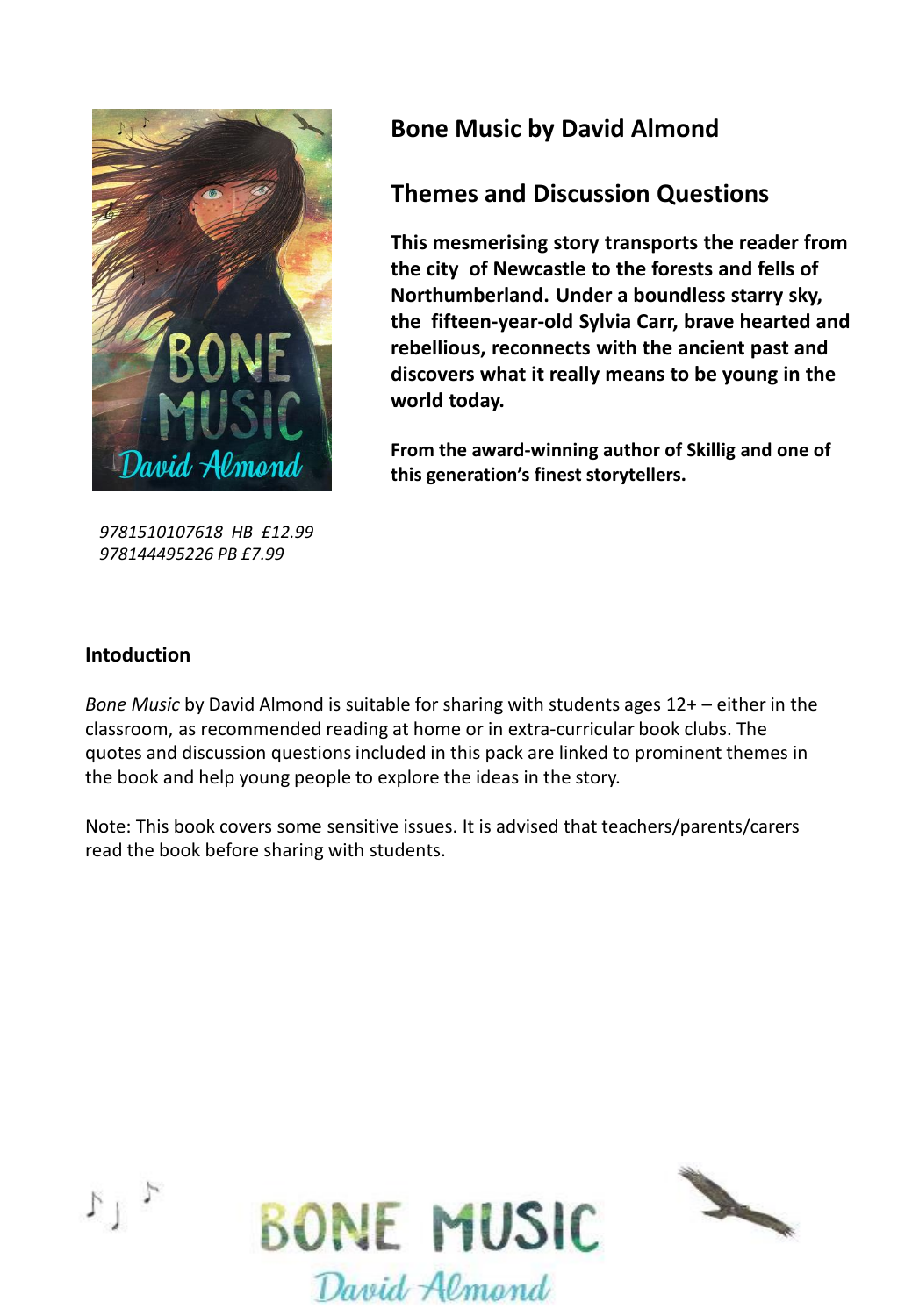### **1: IN FAR NORTHUMBERLAND**

*Nothing. Darkness everywhere. Darkened street below, darkness of the undulating land, blackness of the forest at the village's edge, light of a farmhouse far, far off, pale glow on the southern horizon, immensity of stars above.*  (Page 1)

- How does Sylvia feel at first about her surroundings? Why do you think she feels this way?
- What is the effect of all the question marks on pages 1–3? How is Sylvia feeling?
- Sylvia describes 'sky, sky, bliddy endless sky'. What picture do you get of her new home in Northumberland?
- Sylvia describes herself as a 'city girl'. What does she mean by this?
- How is the city contrasted to Sylvia's new home in Northumberland?
- What is Maxine's role in the story? Who or what does she represent?
- How are technology and machines presented in the story?
- Have you ever experienced the emptiness and isolation that Sylvia describes in the opening pages of the story?
- How does Sylvia begin to like her surroundings what changes her?
- Create a collage or visual depiction of Sylvia's surroundings using the descriptions in the first few pages.



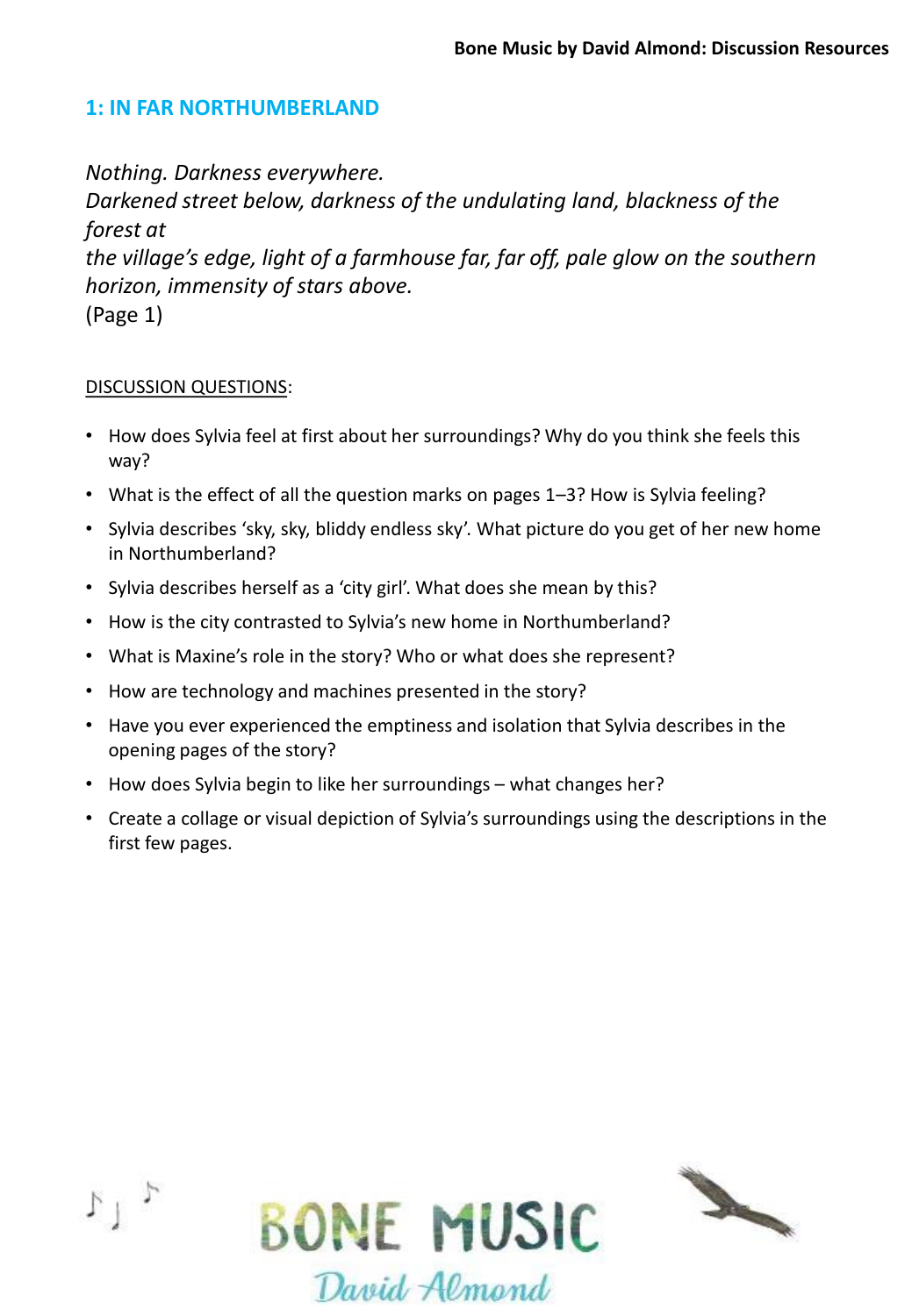### **2: THE PAST**

*'The past is all around us,' said Andreas. 'It is just beneath us. It is deep within us.'* (Page 23)

*'Perhaps,' Andreas said, 'the ancient Sylvia is just below the surface of the modern you.'* (Page 24)

- What does Andreas mean when he describes the past as being 'deep within us'? Do you agree with him?
- What does the word 'ancient' mean?
- What are the ways we can connect with our ancient ancestors and therefore *ourselves* – through nature?
- Do you think it is possible that 'ancient Sylvia is just below the surface' or her modern self? How is this idea explored in the story, particularly in the latter chapters where Sylvia meets 'the girl in a seashell necklace'?
- How is the relationship between the living and the dead explored in the book?
- What is the significance of all the 'old forgotten places' in the forest?
- How does nature hold so much of the past? How is this idea explored in the story?
- What are the personal histories of each of the characters in the story? Why is this important?



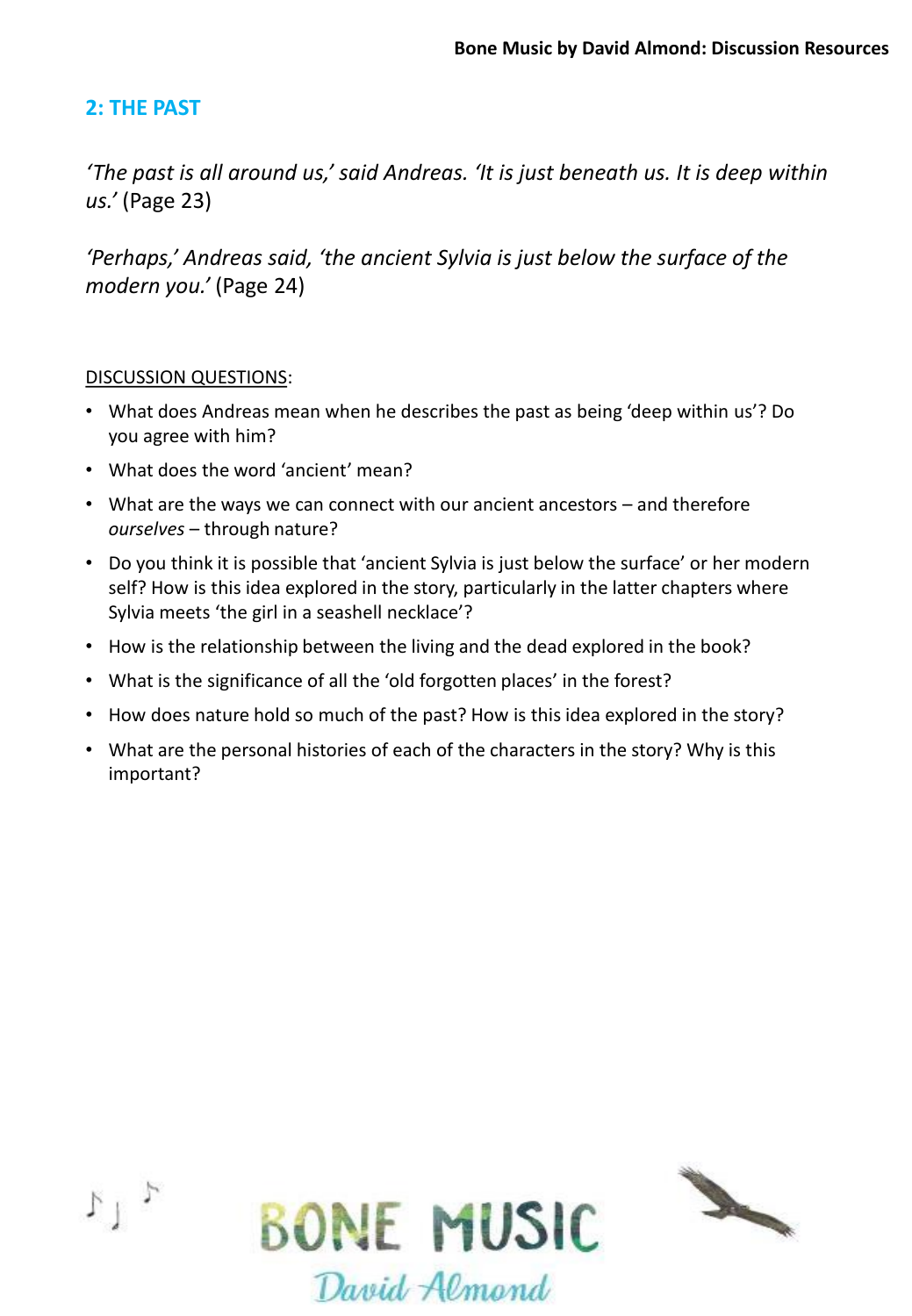### **3: REWILDING**

*She felt the closeness of the trees to herself, of the earth to herself, of the air to herself. She was not just Sylvia. She was these things too. They were her. She was the forest, she was the earth, she was the air. They gave each other life. She wanted to love them and they wanted to love her. Why did we not realise that when we do things to the earth, we do things to ourselves; when we harm the earth, we harm ourselves?*  (Page 89)

*'I was rewilded, Gabriel. I died and I was brought back to life. The forest grew on me.'*  (*Page 186*)

- What does the word 'rewilding' mean or refer to?
- What experience is Sylvia describing when she says that she is 'not just Sylvia'? Have you ever experienced a feeling like this?
- How does *Bone Music* comment on the things we (humans) do to the earth?
- What message can you take from the book about your role helping to create a better world?
- Do you think the story presents a positive or a negative view of humans' relationship with the earth?
- What do you think Sylvia means when she says: 'I died and I was brought back to life'?
- How does Sylvia's rewilding affect her? How does she change in the story?
- What are the ways that you can rewild yourself?



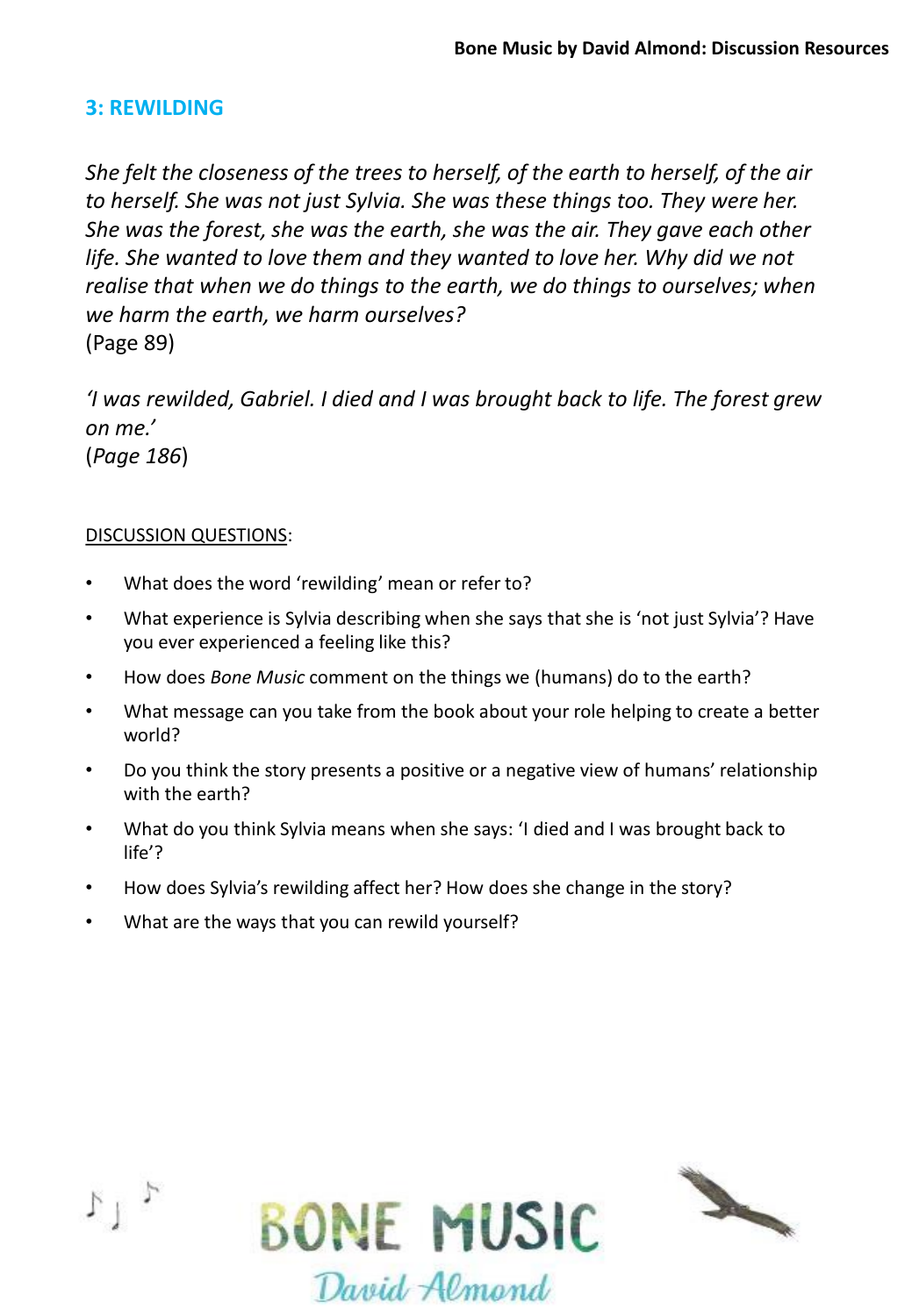### **4: BONE MUSIC MAGIC**

*'All music was magic,' said Gabriel. 'All song was a spell. When the magician played the hollow bone, they merged with beasts and birds. Play the bone of an eagle and you became the eagle. The bone of a fox and you became the*  fox. Play it well enough, and you cross the borders between the living and the *dead.'* 

(Page 79)

*Sylvia was Sylvia and not Sylvia. She was the music. She was the hollow bone.*  (Page 118)

- How are the themes of magic and ancient ritual explored in the story?
- What is the 'magic' of music, according to Gabriel? Does Sylvia find this magic? How?
- Which animal does Sylvia's 'hollow bone' come from? Why is this significant?
- Read the passage where Sylvia and Gabriel take the wing apart. What is your reaction to this passage?
- How is the relationship between 'creativity' and 'destruction' presented in the story? What about 'beauty' and 'ugliness' or 'peace' and 'violence'?
- What 'magical' things happen in *Bone Music*? Which is the most magical of all of them, in your opinion?
- Do you think religion is important in the story? Why or why not?
- How does music affect the different characters in the story?